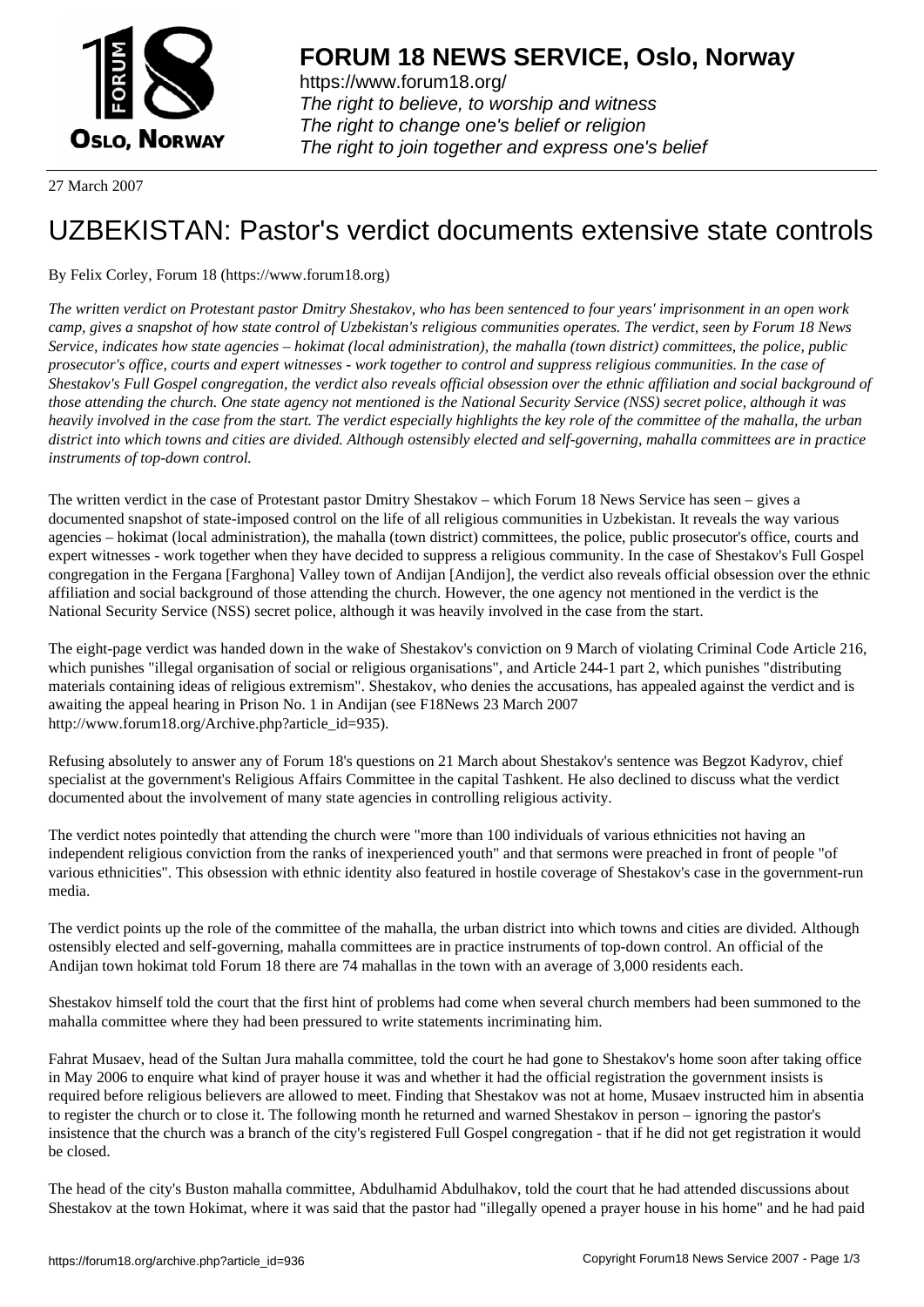Shestakov's activity as "not right and against conscience", adding that "it impacts negatively on the tranquillity between citizens". They all agreed that "corresponding measures" were needed against the "illegal" prayer house.

Mahalla committees have long played a key role in controlling and suppressing all kinds of local religious activity (see eg. F18News 22 February 2007 http://www.forum18.org/Archive.php?article\_id=918). They must approve any registration applications from religious organisations before they can be processed further and so are used to block registration attempts by religious minorities such as Jehovah's Witnesses (see eg. F18News 1 December 2005 http://www.forum18.org/Archive.php?article\_id=698, as well as in campaigns against religious believers such as Protestant Christians (see F18News 11 January 2006 http://www.forum18.org/Archive.php?article\_id=714). Mahalla committees are also used to monitor members of the majority Muslim community, such as to check up on Muslims who want to make the haj pilgrimage (see F18News 7 December 2006 http://www.forum18.org/Archive.php?article\_id=884).

Two police officers, B. Botirov and E. Enileev, testified that they were among officers who conducted a search on "the illegally opened church" in June 2006 on a warrant from the regional prosecutor's office. Botirov and Enileev testified in identical words that in a room set up for meetings, "there were no icons or any historical images to which Christians bow down" (an apparent reference to the veneration of icons in the Russian Orthodox Church). They reported in almost identical words that officers found a large number of books and recordings but insisted that in sealing them up as evidence and during the search "nothing illegal was done".

Lecturers at the department of Uzbek History at Andijan State University who analysed the confiscated Christian literature and recordings also testified. Kobuljon Ahmadjonov said he had examined the book "Jesus: More than a Prophet" and found it recorded the case of several Muslims who became Christians. The verdict recounts that Ahmadjanov concluded that its content "could help upset the inter-state and inter-religious balance, social order and security" and that the translation into Uzbek – although the book makes no mention of Uzbekistan - "could facilitate the development of extremism".

Ahmadjonov's colleague, Shukurjon Valiev, concurred with this view (in strikingly similar phrases) and claimed that recordings of Shestakov's sermons "insulted and humiliated Muslims" and included "calls to resistance". He noted that these sermons were heard by some 50 people, "of whom more than 20 were individuals from various ethnicities." The verdict does not say what ethnicity these were.

The court concluded that the book "Jesus: More than a Prophet" is "Christian missionary" and is "written in a spirit of proselytism and Islamophobia, which facilitates the stirring up in our state of inter-religious strife, harms social tranquillity and is a threat to social security and social order in the Republic of Uzbekistan". The court ruled that it therefore is among literature banned in the country. Also banned for distribution were the recordings of Shestakov's sermons.

The verdict declared it "necessary" for 12 videotapes, seven CDs, two audiotapes and one copy of an Uzbek-language translation of the book "Jesus: More than a Prophet" – confiscated as "material evidence" during a June 2006 raid – to be destroyed. Such literature, including the Bible, has often been burnt (see F18News 6 September 2005 http://www.forum18.org/Archive.php?article\_id=643).

Musaev of the Sultan Jura mahalla committee rejected any blame for the sentence. "I was in court only as a witness – for seven or eight minutes at most," he told Forum 18 from Andijan on 27 March. "I just answered the questions put to me." Asked who had initiated the decision to prosecute Shestakov he said he did not know. "You should ask the hokimat authorities." He denied absolutely that any discussions over Shestakov had taken place at the hokimat, as Abdulhakov from the Buston mahalla had testified. "If there were any I didn't attend them."

Musaev admitted that Shestakov's Full Gospel congregation wants to meet for worship, but insists it can do so only "on a legal basis". "Whoever wants to conduct any activity at all needs permission," he insisted. "We can't have anarchy." Asked why religious believers cannot meet freely in private homes without official registration, he declared: "That's the law."

Asked why he had begun to investigate the church and summon church members, Musaev responded: "After I was elected I walked round the streets of the mahalla as I need to know what's going on. That's when I asked about the church." He claimed he had received no prompting from others.

Asked what will happen to Shestakov's church now he has been imprisoned, Musaev responded: "It's not a church there now. For it to be a church it must have official registration." Asked what action he will take if the church meets again for worship in the same building, he was reluctant to respond. "Shestakov's wife and three daughters are living there quite happily. But I don't think the church is still meeting." Asked repeatedly what he and other officials would do if it were, he declined to be specific.

Musaev claimed that the Full Gospel congregation could get official registration if it wanted to, but at the same time he criticised Pentecostal Christianity. "Our people are not ready to accept this movement," he told Forum 18. "We have Islam and Orthodoxy." These are the two faiths with "permitted" places of worship in his mahalla, he added. Asked whether this represented intolerance towards religious minorities, he responded: "Perhaps it is." But he insisted that preserving tranquillity must override all other